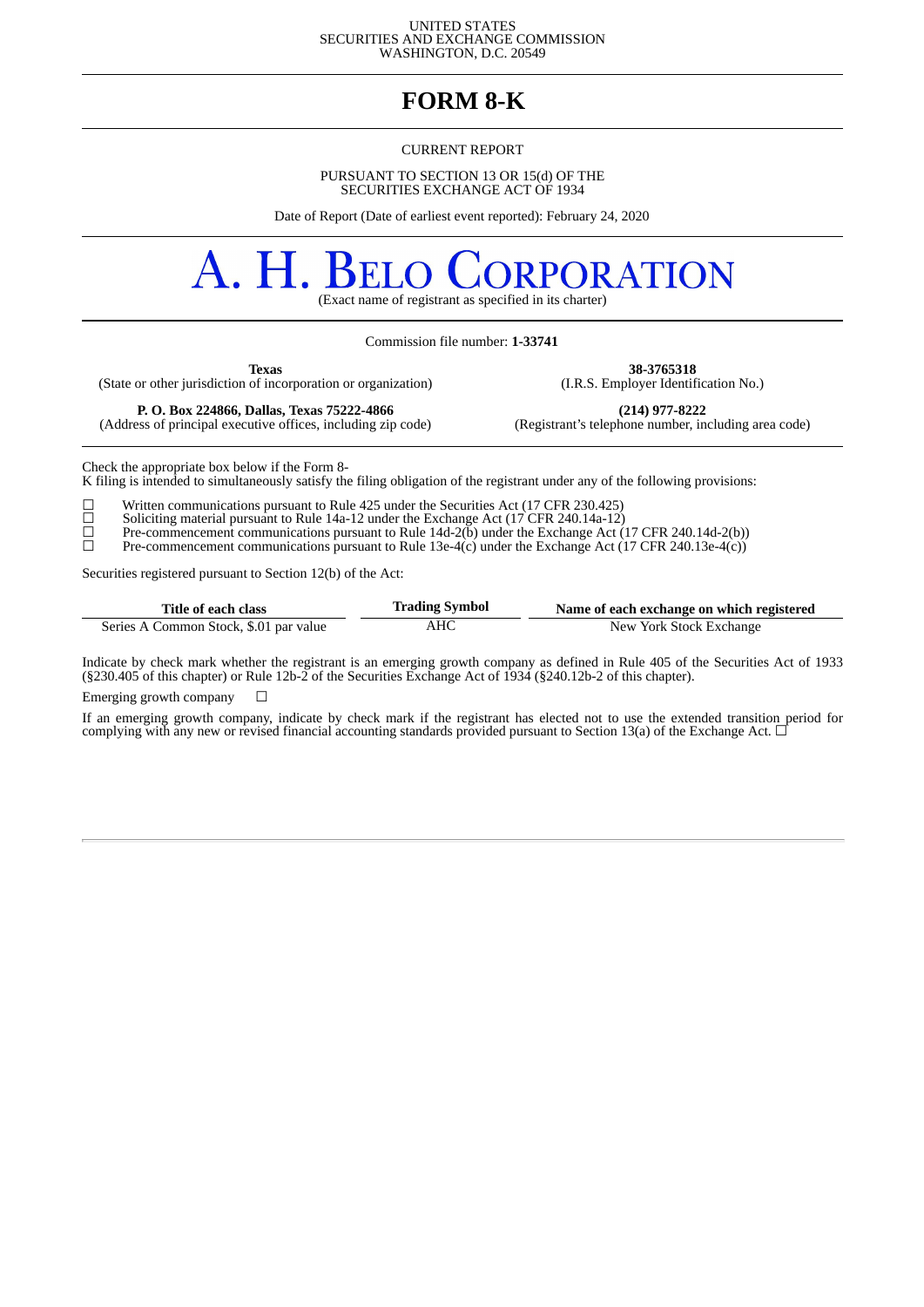#### Item 5.02. Departure of Directors or Certain Officers; Election of Directors; Appointment of Certain Officers; Compensatory **Arrangements of Certain Officers.**

(b) Director Resignation. On February 24, 2020, James M. Moroney III, a member of the Board of Directors of A. H. Belo Corporation (the "Company"), notified the Company of his resignation from the Board of Directors of the Company effective February 24, 2020.